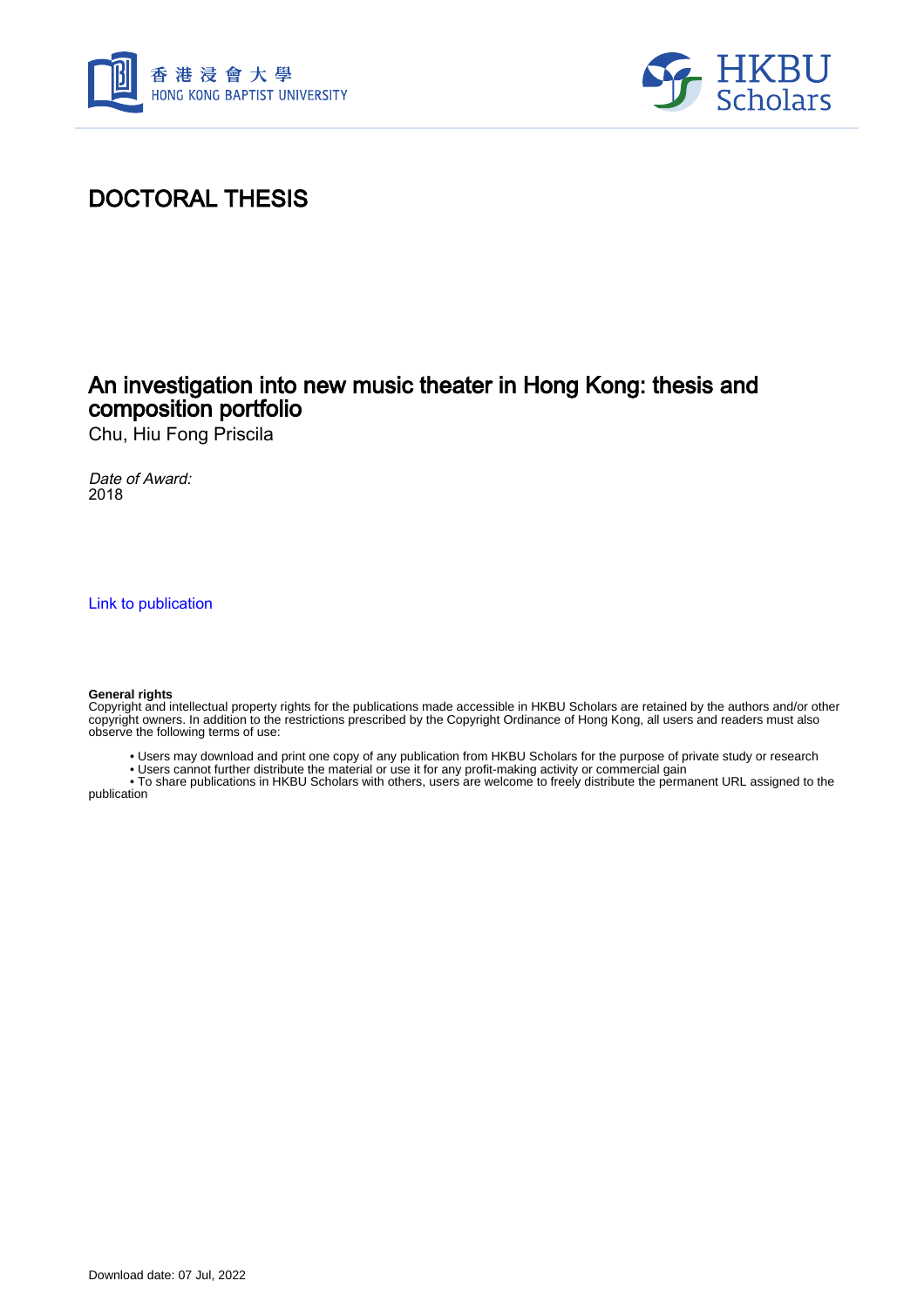### **Abstract**

Collaborative arts incorporate multiple theatrical elements including sound, movements, text, design, technology and visual elements into a synthetic original form of art. The versatile possibilities of the art form allow artists to actualize their boundless imaginations, and to experiment with an innovative expression to exhibit emotions, ideas, social concerns and philosophical issues. This study briefly summarizes the historical development of collaborative arts from Wagner and Kandinsky, and explores the subcategory, New Music Theater, in the contemporary context from the 1950s onwards. Artists and theorists featured include John Cage, Heiner Goebbels, Mauricio Kagel, George Aperghis and Daniel Ott. International composer Manos Tsangaris and Hong Kong artists Kung Chi Shing, Steve Hui and Amy Chan are interviewed to exhibit their personal creative and collaborative experience, as well as the current practice of New Music Theater in Hong Kong. The insights gathered from artists and theorists considered in this study have inspired the composer to create a composition portfolio, in particular a research-based New Music Theater project, *Battle*, along with an analysis to illustrate the interaction between the arts, the collaborative process and the effectiveness of the approach.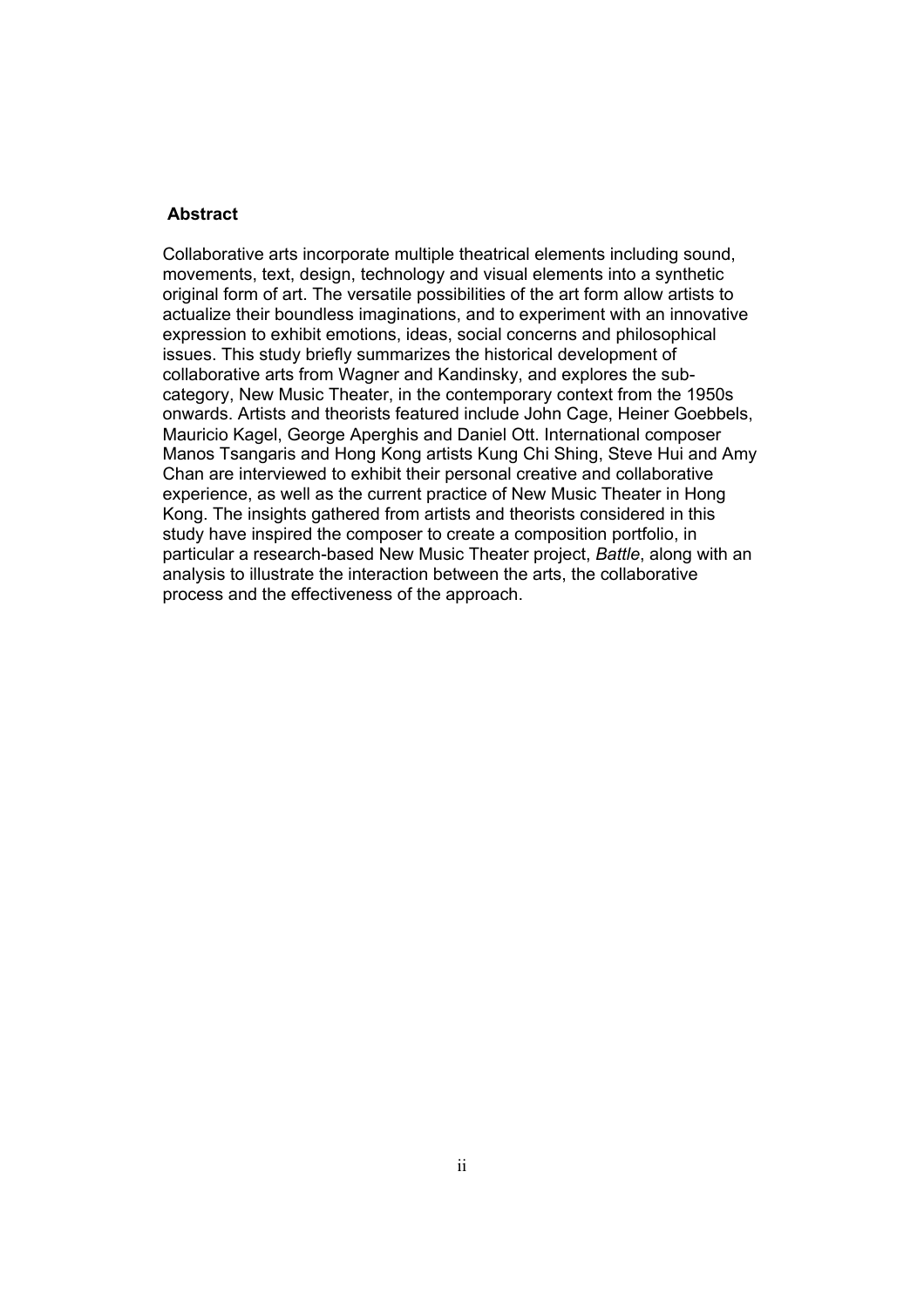### **Table of Contents**

|          | Declaration                                                               | İ    |
|----------|---------------------------------------------------------------------------|------|
| Abstract |                                                                           | ii   |
|          | Acknowledgements                                                          | iίi  |
|          | <b>Table of Contents</b>                                                  | iv   |
|          | List of Figures                                                           | ix   |
|          | Chapter 1. Introduction                                                   |      |
| 1.1.     | Purpose of The Research                                                   |      |
|          | 1.1.1. Artistic Aspiration                                                | p.1  |
|          | 1.1.2. Why Collaborative Art?                                             | p.1  |
|          | 1.1.3. The Objectives                                                     | p.2  |
| 1.2.     | <b>Mapping The Field</b>                                                  | p.3  |
| 1.3.     | Background of The Study                                                   | p.7  |
|          | 1.3.1. Historical Development                                             | p.7  |
|          | 1.3.1.1. Richard Wagner's Gesamtkunstwerk                                 | p.7  |
|          | 1.3.1.2. Wassily Kandinsky's Monumentalekunst                             | p.8  |
|          | 1.3.2. Contemporary Developments                                          | p.10 |
|          | 1.3.2.1. John Cage's Water Music,                                         |      |
|          | Chance and Happening                                                      | p.10 |
|          | 1.3.2.2. Mauricio Kagel's Instrumental Theater                            | p.13 |
|          | 1.3.2.3. Heiner Goebbel's Conceptional Theater                            | p.14 |
|          | 1.3.2.4. George Aperghis's Composed Theater                               | p.15 |
|          | 1.3.2.5. Manos Tsangaris's Composed Theater<br>and His Visit to Hong Kong | p.15 |
|          | 1.3.3. The Pop Culture Spin-Off                                           | p.18 |
|          | 1.3.3.1. Blue Man Group & Stomp                                           | p.18 |
| 1.4.     | The development of New Music Theatre in Hong Kong                         | p.19 |

## Chapter 2. Methodology

| 2.1 | Introduction | p.23 |
|-----|--------------|------|
|-----|--------------|------|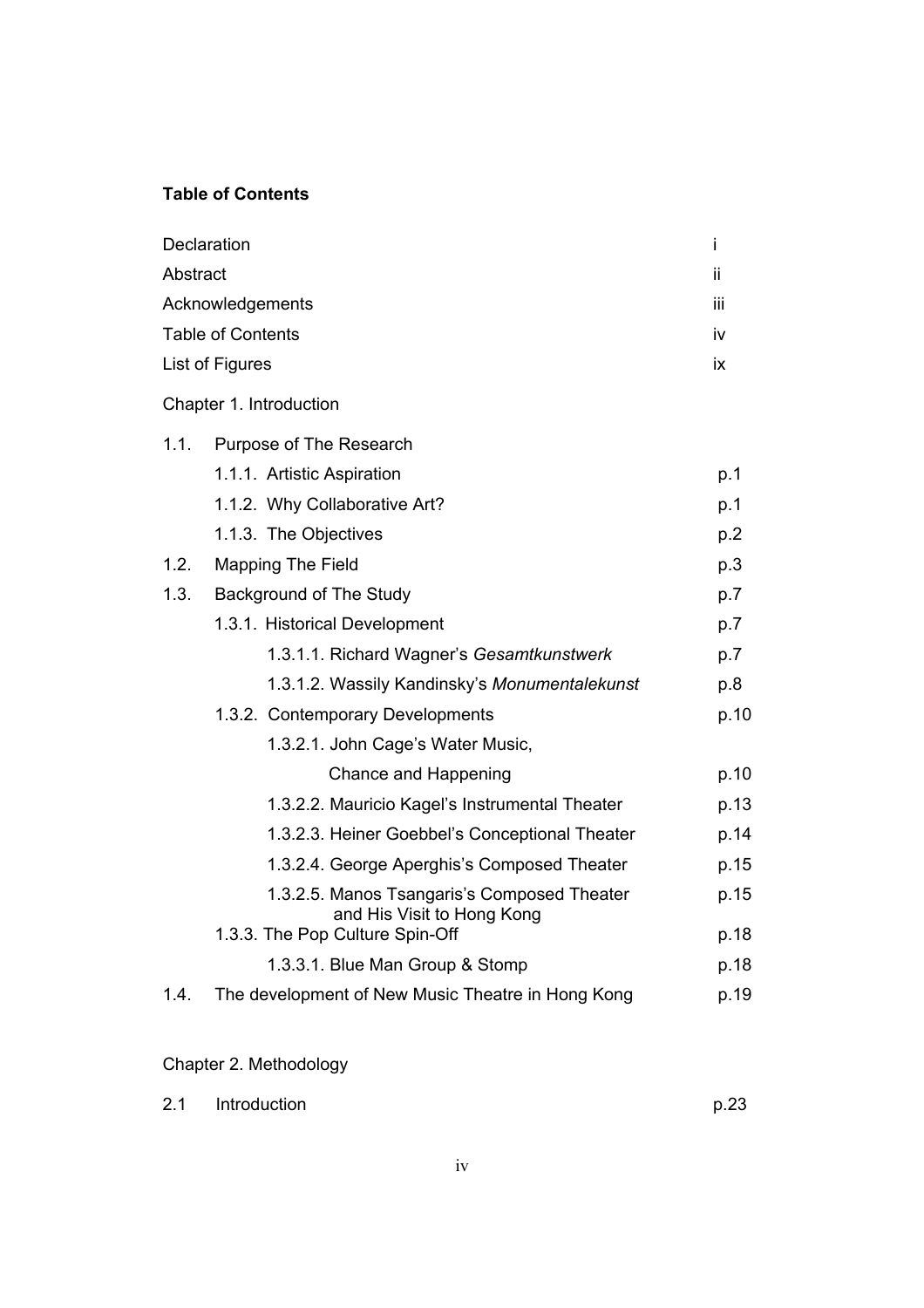| 2.2. | <b>Twofold Approach to Methodology</b>                 | p.23 |
|------|--------------------------------------------------------|------|
| 2.3. | <b>Research Outcomes</b>                               | p.25 |
| 2.4. | Phenomenology                                          | p.27 |
| 2.5. | Practice-Based Research as Methodology                 | p.28 |
| 2.6. | <b>Deliverables</b>                                    | p.29 |
|      | 2.6.1. Interviews                                      | p.30 |
|      | 2.6.2. Creative Project: Battle                        | p.31 |
| 2.7. | <b>Performance Analysis</b>                            | p.32 |
| 2.8. | <b>Action Research</b>                                 | p.33 |
|      | Chapter 3. Interview                                   |      |
| 3.1. | Purpose                                                | p.35 |
| 3.2. | <b>The Three Artists</b>                               |      |
|      | 3.2.1. Brief Biography                                 |      |
|      | 3.2.1.1. Kung Chi-Shing                                | p.36 |
|      | 3.2.1.2. Steve Hui                                     | p.37 |
|      | 3.2.1.3. Amy Chan                                      | p.37 |
|      | 3.2.2. Inspiration                                     | p.38 |
|      | 3.2.2.1. Kung Chi-Shing's Inspiration                  |      |
|      | - from Kafka to Theater                                | p.38 |
|      | 3.2.2.2. Steve Hui's Experimental Spirit               | p.40 |
|      | 3.2.2.3. Amy Chan: An Alternative Language for Theater | p.42 |
| 3.3. | Definition and Objectives                              | p.44 |
| 3.4. | Artistic Journey: Around and About Their Music Theater | p.46 |
|      | 3.4.1. The Box and More                                | p.46 |
|      | 3.4.2. Steve Hui's Production                          | p.50 |
|      | 3.4.3. Amy Chan and Drama COLLAboratory                | p.52 |
| 3.5. | Three Recent Representative New Music Theaters         |      |
|      | 3.5.1. The Collaborative Model and The Collaborators   | p.52 |
|      | 3.3.2. Collaborative Process                           |      |
|      | 3.5.2.1. Recruiting the Team                           | p.54 |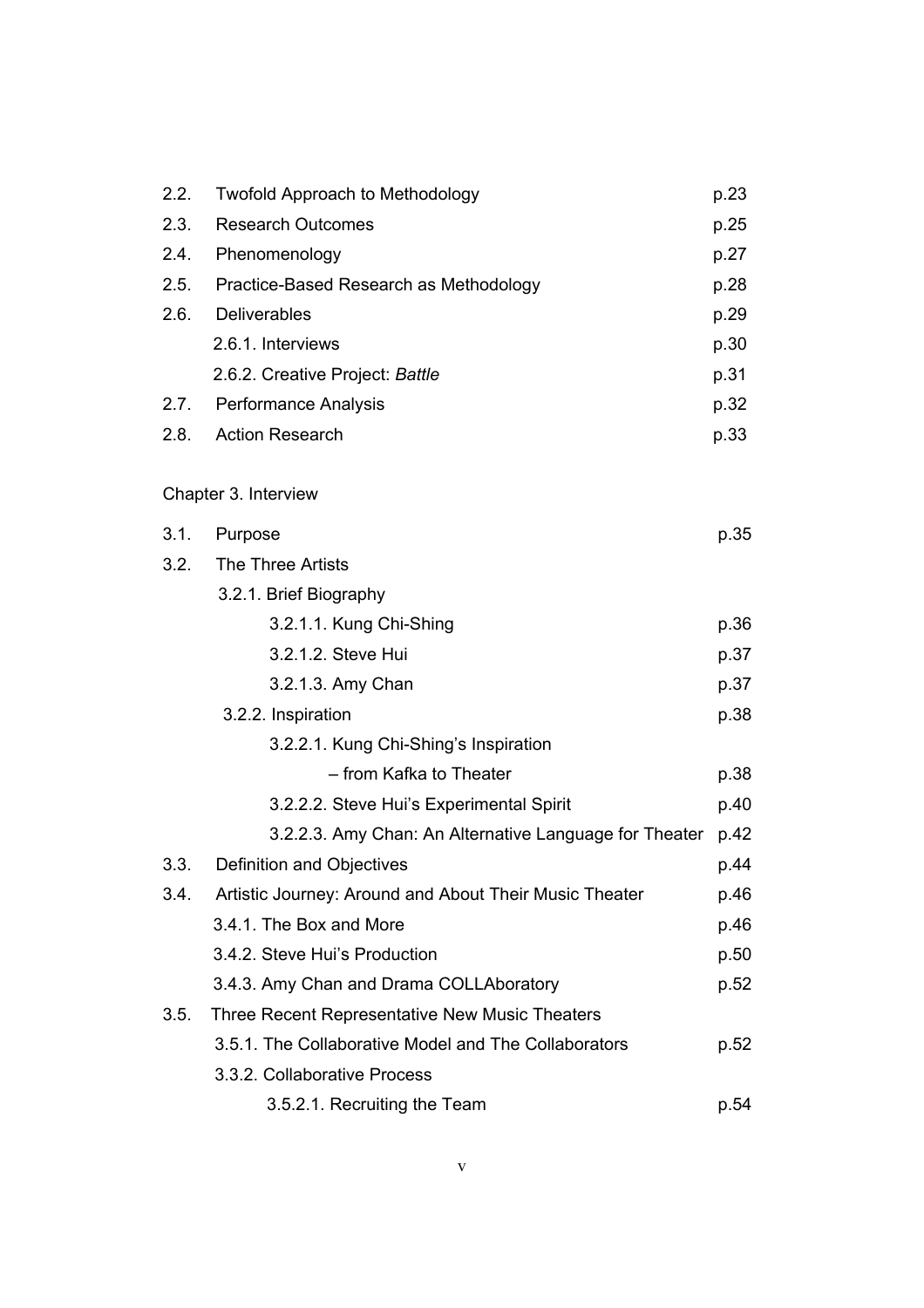|      | 3.5.2.2. Transforming a Concept into Performance                | p.55  |
|------|-----------------------------------------------------------------|-------|
|      | 3.5.2.3. The Role of Music                                      | p.58  |
|      | 3.5.3. Summation                                                | p.64  |
|      | 3.5.4. Reflections                                              | p.65  |
|      | 3.5.5. Receptions from Hong Kong Audiences                      | p.67  |
| 3.6. | The Future of New Music Theater in Hong Kong                    | p.69  |
|      | -- The Artists' Views                                           |       |
|      | Chapter 4. Practice-Based Research (New Music Theater - Battle) |       |
| 4.1. | Introduction                                                    |       |
|      | 4.1.1. Intention                                                | p.73  |
|      | 4.1.2. The Phenomenon                                           | p.74  |
| 4.2. | <b>Background Information</b>                                   |       |
|      | 4.2.1. Ólafsfjörður                                             | p.76  |
|      | 4.2.2. Listhus Artist Residency Program (Lair)                  | p.77  |
|      | 4.2.3. Skammdegi Festival                                       | p.77  |
| 4.3. | The Production                                                  |       |
|      | 4.3.1. Synopsis                                                 | p.78  |
|      | 4.3.2. New Music Theater                                        | p.79  |
|      | 4.3.3. The Primary Artists                                      |       |
|      | 4.3.3.1. Priscila Chu                                           | p.81  |
|      | 4.3.3.2. Influence of Shen Wei                                  | p.82  |
|      | 4.3.3.3. Michelle Chan                                          | p.83  |
|      | 4.3.4. Collaboration                                            | p.83  |
| 4.4. | The Creative Progress (The RSVP Cycles)                         |       |
|      | 4.4.1. Resources: Conceptual Theme                              | p.84  |
|      | 4.4.2. Score and Valuaction: Rehearsal and Reflection           | p.86  |
|      | 4.4.2.1. Phase 1: Communication                                 | p.87  |
|      | 4.4.2.2. Phase 2: Development                                   | p.92  |
|      | 4.4.2.3. Phase 3: Polishing                                     | p.96  |
|      | 4.4.2.4. Phase 4: Combining Elements                            | p.100 |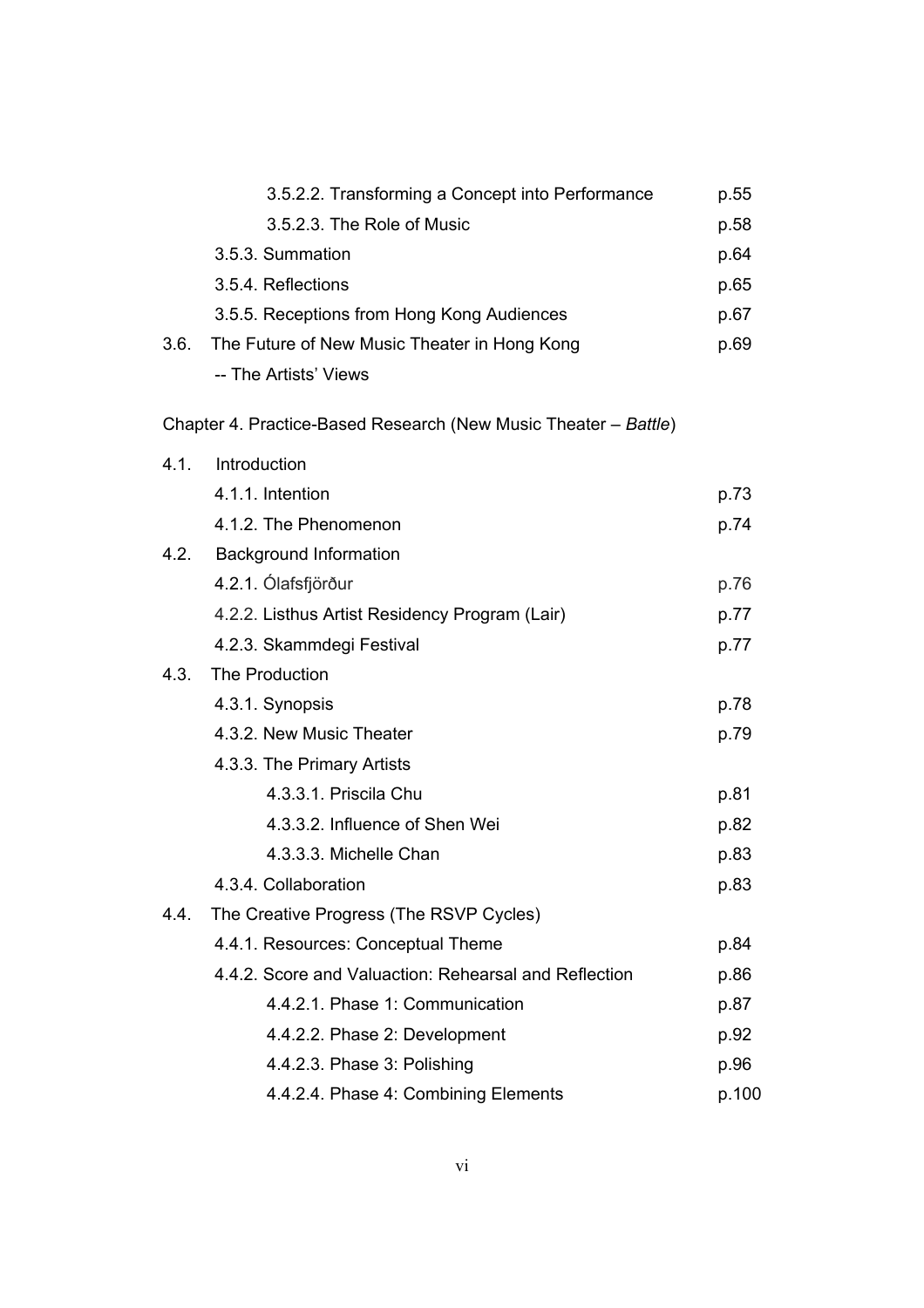|      | 4.4.2.5. Phase 5: Full Rehearsal                   | p.103 |
|------|----------------------------------------------------|-------|
|      | 4.4.2.6. Phase 6: Final Rehearsal                  | p.107 |
|      | - The Individual Components                        |       |
|      | 4.4.2.7. The Score                                 | p.113 |
|      | 4.4.3. Performance: Public Performance             | p.121 |
| 4.5. | <b>Evaluation of The Public Performance</b>        | p.122 |
|      | 4.5.1. General Characteristics of the Production   | p.122 |
|      | 4.5.2. The Visual Elements                         | p.124 |
|      | 4.5.3. Lighting Design                             | p.125 |
|      | 4.5.4. Performers' Appearance                      | p.126 |
|      | 4.5.5. Movement and Dance                          | p.127 |
|      | 4.5.6. Sound and Music                             | p.129 |
|      | 4.5.7. Rhythm of The Performance                   | p.131 |
|      | 4.5.8. The Plot                                    | p.132 |
|      | 4.5.9. The Audience                                | p.133 |
| 4.6. | Summary                                            | p.134 |
|      |                                                    |       |
|      | Chapter 5. Discussion and Conclusion               |       |
| 5.1. | Introduction                                       | p.135 |
|      | 5.2. An Appealing Art Form (Argument 1)            | p.135 |
|      | 5.2.1. Expression and Perception                   | p.136 |
|      | 5.2.2. Inclusive                                   | p.137 |
|      | 5.2.3. Discovery                                   | p.137 |
|      | 5.2.4. Togetherness                                | p.138 |
| 5.3. | The Objectives of a New Music Theater (Argument 2) | p.139 |
|      | 5.3.1. The Integration Model                       | p.139 |
|      | 5.3.2. Hierarchy of Elements                       | p.142 |
|      | 5.3.3. Music Driven Process                        | p.142 |
| 5.4. | Creative Strategies (Argument 3)                   | p.143 |
|      | 5.4.1. Research                                    | p.143 |
|      | 5.4.2. Improvisation                               | p.144 |
|      |                                                    |       |